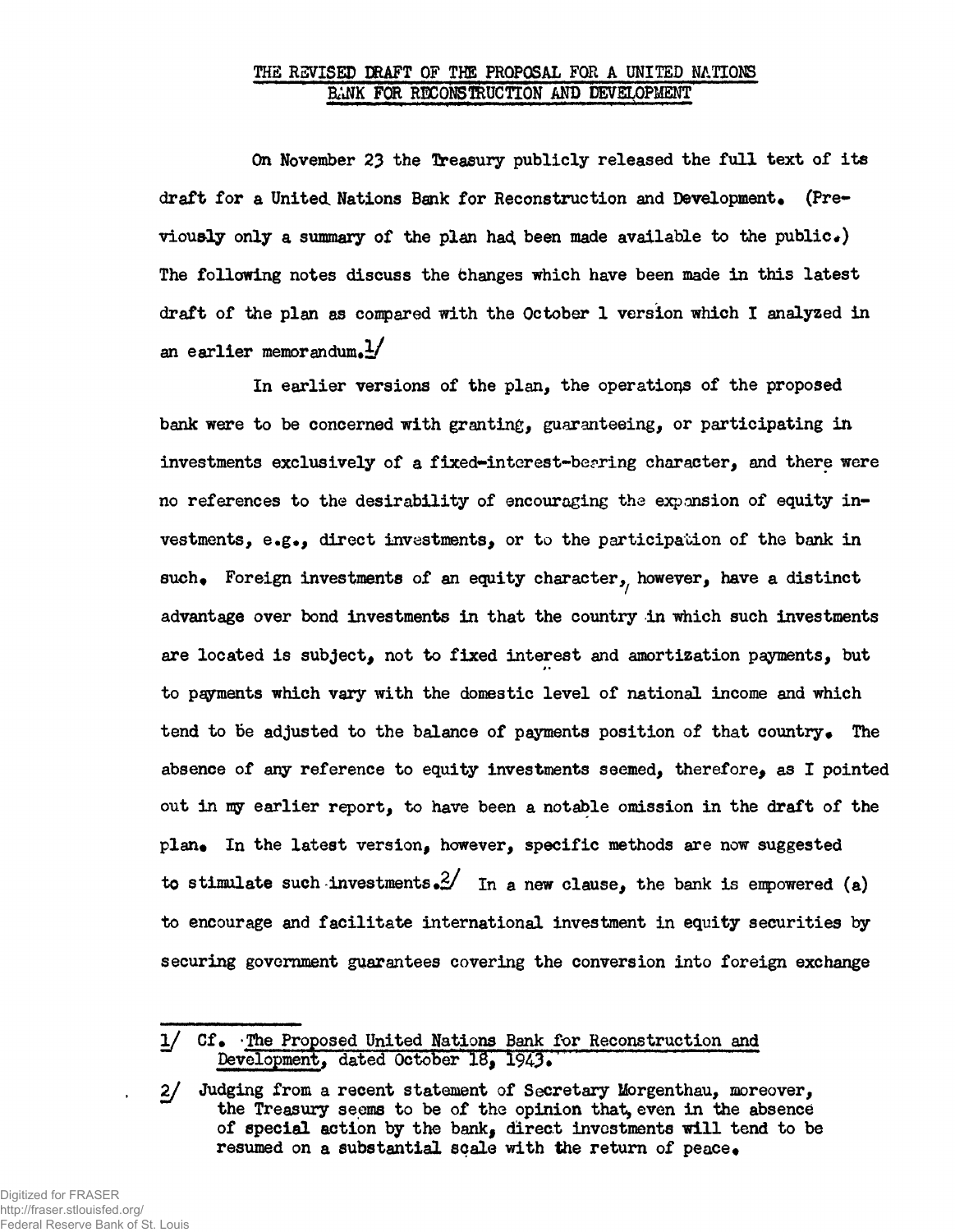**of the current earnings of such foreign held investmentsj and (b) in promoting this objective, to participate itself in such investments, though only up to a maximum of 10 per cent of the bank!s paid in capital•**

**Daring the <sup>f</sup>30<sup>f</sup>s one of the major obstacles to the growth of direct investments was the widespread extension of exchange controls, which had the effect of blocking the earnings from such investments, making it impossible** for the foreign owners to repatriate such income, Under the new provision **referred to above under (a), it is intended to remove this particular obstacle <sup>k</sup> by obtaining from the governments in the countries in which such investiuents** are located a guarantee that earnings may be freely transferred. It is not **specified, however, in what way the bank will be able to induce the govern**ments concerned to make these guarantees. It would seem to be necessary for **the bank to offer a tangible concession in the form of special access to foreign exchange, since it is presumably the inadequacy of such exchange which would cause the country concerned to block the earnings• If such facilities were made available to unfreeze blocked earnings, however, it would seem to involve sn illegitimate extension of the primary objectives for which the** bank is presumably to be set up and might, moreover, give rise to embarrassing demands upon the bank for the unblocking of other forms of frozen balances. **Sven if guarantees were secured that earnings from direct investments would not be blocked, moreover, there would still remain other obstacles hampering the expansion of direct investments, notably, hostile action by governments against foreign-owned properties in the form of discriminatory tax legislation,** expropriation, etc. This hostility, in fact, may probably have been a more **potent deterrent to direct investments during the <sup>f</sup>30<sup>f</sup>s than was the blocking** of earnings from such investments. An appreciable revival of direct invest**ments would thus also seem to necessitate obtaining from the governments of the countries participating in the proposed bank guarantees of "equal treatment"** for foreign-controlled as compared with domestic-controlled enterprises.

Digitized for FRASER http://fraser.stlouisfed.org/ Federal Reserve Bank of St. Louis **2**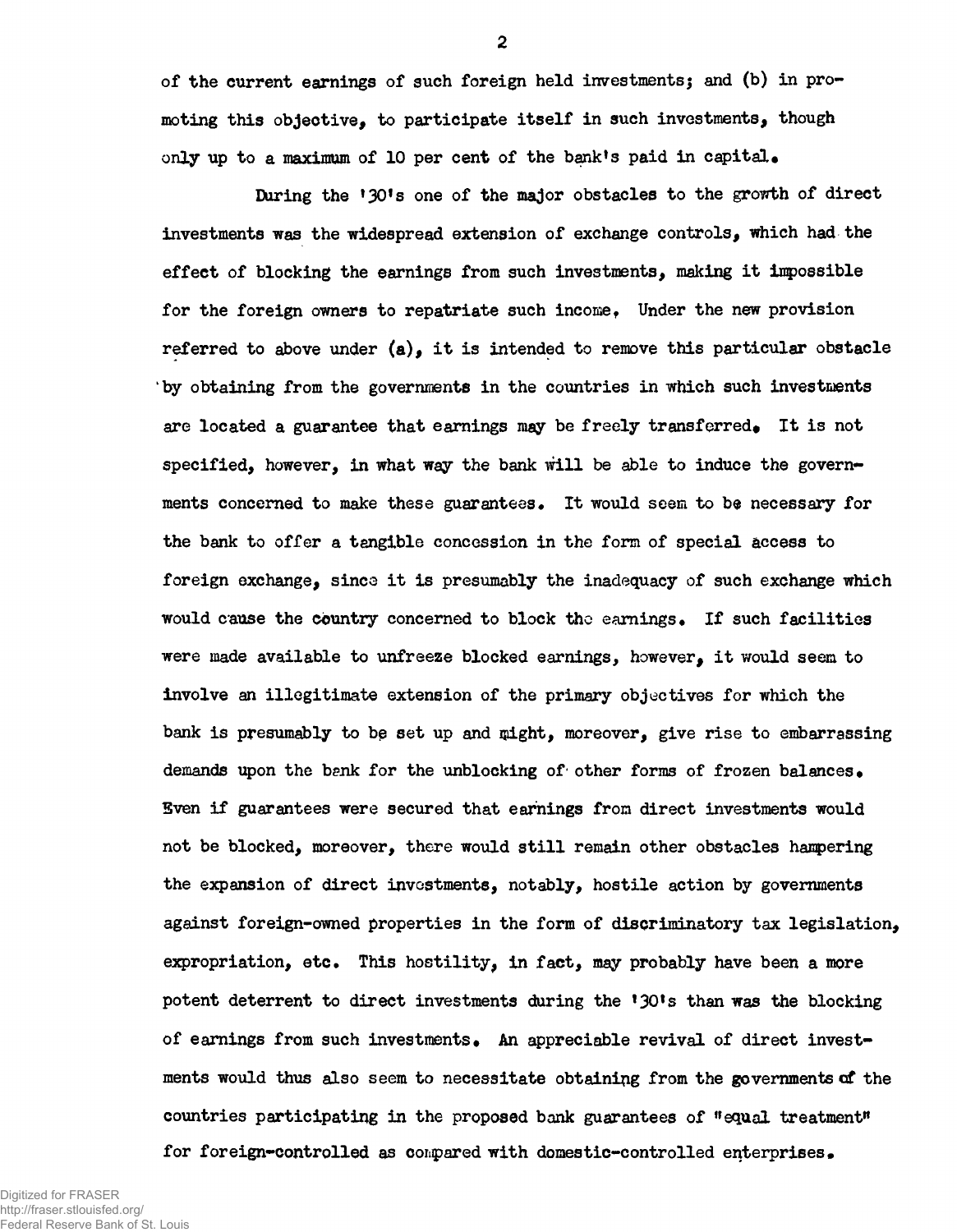**The provision described under (b) above, that the bank may itself participate in foreign equity investments up to 10 per cent of its paid-in capital, may have two beneficial effects: (1) It will probably stimulate to a degree private investment in certain foreign enterprises from' a belief that the participation therein of the bank will be a factor making for the stability of the enterprises and the safeguarding of their rights) (2) It may pave the way for the creation of truly international corporations in those cases where the international bank itself holds the controlling owner**ship in the enterprise. (Many students in fact advocate international **corporations as the ideal form of foreign investment because of their purely denationalised character, which minimize the possibility of international political friction\*) The fact that the bank\*s participation in foreign enterprises is limited to a maxiimim of 10 per cent of its paid-in capital probably reflects a belief that investments of this character may be more risky, and subject to greater possible abuse, than carefully selected fixed-interestbearing obligations•**

**In the October 1 version of the plan there had been a clause which** stated that when a loan project gave rise "to an increased need for foreign ex**change resulting from that program," the bank would provide an appropriate part of the loan in gold\* As worded, however, that clause was ambiguous and directly inconsistent with the provisions in the plan which stated that the bank would in any case normally provide its loans to a given country only in the form of foreign currencies and only to finance that part of the developmental program which would involve purchases of goods or services from a foreign country\* In the latest draft of the plan this ambiguity is to a degree cleared up, but by no means removed, by a more specific wording of the clause in question\* It is now provided that where the developmental program gives rise to an increased demand for foreign exchange for purposes not directly needed for that program yet resulting from it the bank will provide an appropriate part of the loan in**

Digitized for FRASER http://fraser.stlouisfed.org/ Federal Reserve Bank of St. Louis **3**